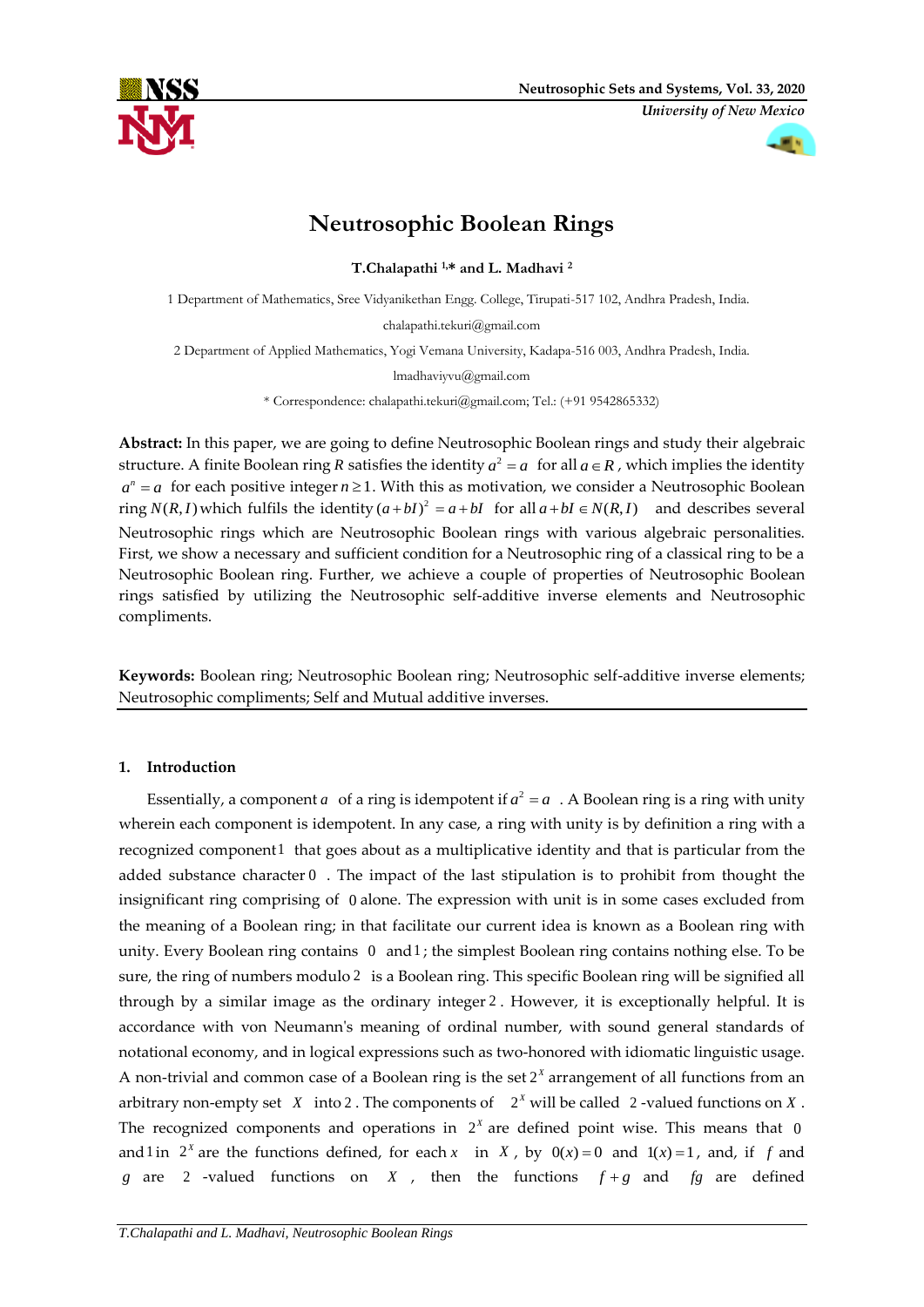by  $(f+g) = f(x)+g(x)$  and  $(fg) = f(x)g(x)$ . These equations make sense; their right sides refer to elements of 2. The assumption  $X \neq \phi$  needed to guarantee that 0 and 1 are distinct.

Next the usefulness of finite non-trivial Boolean rings has become increasingly apparent in the modern computer system theory, modern design theory, algebraic coding theory, algebraic cryptography, and electric circuit design theory. In particular, the electric circuit design of computer chips can be expressed in terms of finite Boolean rings with two components 0 and 1 as major elements. In this paper, we will consider Neutrosophic Boolean rings with three components 0 , 1 and *I* of its significant components, and the results of these Neutrosophic Boolean rings can easily be generalized to the design of modern systems and the construction of integrated modern computer circuitry with indeterminate *I* .

As often occurs, the primary Neutrosophic theory research in pure and applied mathematics became indispensable in a large variety of applications in engineering and applied sciences. But Neutrosophic Boolean logic, Neutrosophic Boolean rings, and Neutrosophic Boolean algebra have become essential in the modern design of the large scale integrated circuitry found on today's modern computer chips. Additionally, sociologists and philosophical theorists have used Neutrosophic Boolean logic and their corresponding algebras to model social hierarchies; biologists, genetic engineers, and neurologists have used them to describe Neutrosophic biosystems with indeterminate *<sup>I</sup>* , see [1-8].

Throughout this paper, let all classical rings and Neutrosophic rings are considered to be finite and commutative structures with unity<sub>1</sub> and indeterminate *I*. Also, the present paper deals with Neutrosophic Boolean rings with generalized algebraic properties and define corresponding Neutrosophic units and Neutrosophic compliments. Further, we consider the cardinality of the finite

Neutrosophic Boolean ring  $N(R, I)$  which is defined by  $|N(R, I)| > 2$  .

Furthermore, almost all our classical notions and their corresponding results are standard and follow those from [9-10]. The other non-classical ring concepts and their terminology will be explained in detail. Let *R* be a finite ring. The non-empty set

 $N(R, I) = \langle R, I \rangle = \{a + bI : a, b \in R, I^2 = I\}$ 

is called Neutrosophic ring generated by *R* and *I* under the operations of *R* , where *I* is called Neutrosophic unit with specific properties

 $(i)$ .  $I \neq 0,1$ ,  $I^2 = I$ ,  $(iii)$ .  $I + I = 2I$  $(iv)$ .  $I^{-1}$  does not exist. (v)  $aI = 0$  if and only if  $a = 0$ , and (vi)  $aI = bI$  if and only if  $a = b$ .

If *R* is a commutative ring with unity 1 then  $N(R, I)$  is also a Neutrosophic commutative ring with unity 1 . An element *u* in *R* is a unit (multiplicative inverse element) if there exists  $u^{-1}$  in *R* such that  $u^{-1}u = 1 = uu^{-1}$ . The set of units of R is denoted by  $R^{\times}$ . But the set of Neutrosophic units denoted by  $R^{\times}I$  and defined as  $R^{\times}I = \{uI : u \in R^{\times}\}\$ , see $\{14\}$ . But, the Neutrosophic group units denoted by  $N(R, I)$  and defined as  $(a + bI)^2 = a + bI = R^* \cup R^*I$  where  $R^* \cap R^*I = \phi$ . For further details about finite Neutrosophic rings, the reader should refer [11-17].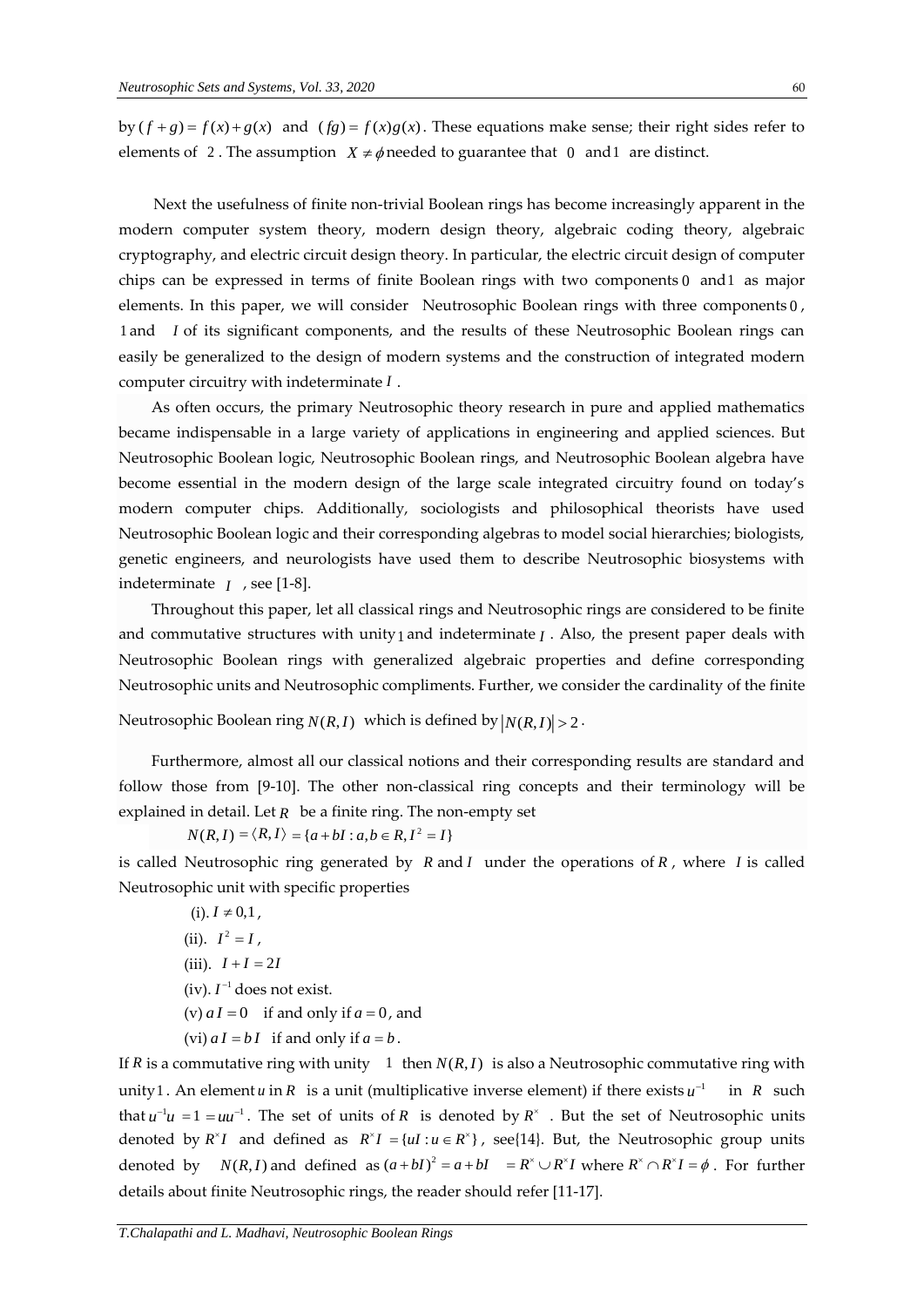In this paper, we shall adopt the definition of a modern abstract mathematical structure known as the Boolean ring introduced by famous mathematician George Boole (1815 – 1864). This ring became an essential tool for the analysis and design modern digital systems, electronic computers, dial telephones, switching systems and many kinds of electronic devices and Fuzzy systems. First, we consider some definitions and results related to finite Boolean rings. An element  $a$   $\,$  of a ring  $R$   $\,$  is called idempotent if  $a^2 = a$ . In the integral domain, the only idempotent are 0 and 1. But, there exist many rings, which contain idempotent elements of different from 0 and 1 . A ring with unity is called the Boolean ring if every element of  $R$  is an idempotent element. A finite Boolean ring  $R$  is a field if and only if  $R$  is isomorphic to  $Z_2$ , where  $Z_2$  is the ring of integers modulo 2. Also, every nontrivial Boolean ring is commutative and its characteristic is <sup>2</sup> . These results tend to particularly easy. Most of the results in this section can be found in [18].

# **2. Properties of Neutrosophic Boolean Rings**

In this section, we are going to define Neutrosophic Boolean rings and study their properties with different illustrations and examples.

**Definition.2.1** A Neutrosophic ring *N R I* ( , ) is called **Neutrosophic Boolean ring** if  $(a + bI)^2 = a + bI$  for all Neutrosophic elements  $a + bI$  in  $N(R, I)$ .

**Example.2.2** The Neutrosophic Boolean ring  $N(Z_2, I) = \{0, 1, I, 1 + I\}$  is a Neutrosophic Boolean ring of integers modulo 2 because  $0^2 = 0$ ,  $1^2 = 1$ ,  $I^2 = I$ ,  $(1+I)^2 = 1+I$ .

Now we begin a necessary and sufficient condition for Neutrosophic Boolean rings.

**Theorem.** 2.3 The ring R is Boolean if and only if the Neutrosophic ring  $N(R, I)$  is Neutrosophic Boolean ring.

**Proof**: Suppose *R* is a finite ring with unity 1 . Then by the concepts of Boolean rings, we have *R* is a Boolean ring if and only if  $a^2 = a$ ,  $b^2 = b$ ,  $ab = ba$ ,  $2ab = 0$  for every  $a, b \in R$ . It is clear that for any Neutrosophic element  $a + bI$  in the Neutrosophic ring  $N(R, I)$  ,

 $(a+bl)^{2} = (a+bl)(a+bl) = a^{2} + 2abl + b^{2}I = a+0I + bl \ a+bl.$ 

Hence,  $N(R, I)$  is Neutrosophic Boolean ring. The converse part is trivial.

**Corollary.2.4** For any finite Neutrosophic Boolean ring, the following identities hold good.

- $(a + bI)^n = a + bI$
- (2)  $(aI + bI)^n = (a + b)I$  where *n* is a positive integer.

**Proof:** Follows from the identities  $I^2 = I$ ,  $a^n = a$ ,  $b^n = b$ , and  $(a+b)^n = a+b$  for every positive integer *n* .

**Theorem (Cauchy's theorem).2.5** Every finite abelian group has an element of prime order.

We recall that the notion  $|N(R, I)|$  for the cardinality of a Neutrosophic ring  $N(R, I)$  . If  $N(R, I)$ 

is a finite nontrivial Neutrosophic ring then we denote the subset of its non zero elements by  $N(R, I)^*$  and the subset of Neutrosophic units by  $R^*I$ . Note that  $|R| \neq |N(R, I)| \neq \{0\}$ . For finite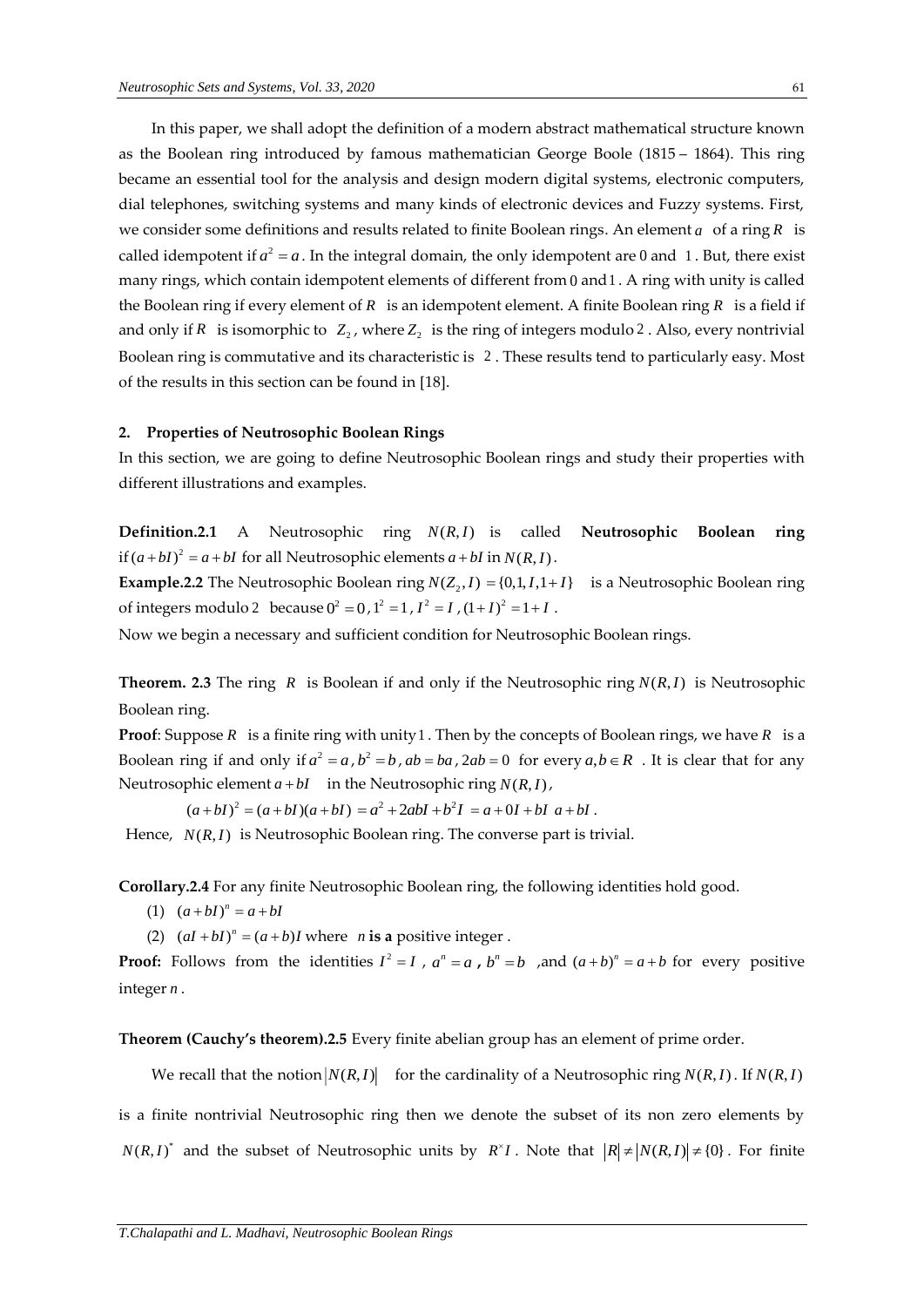Neutrosophic Boolean rings, we have the following two preparatory results. Recall from[14], let  $R^{\times} = \{u \in R : \exists v \in R, uv = 1 = vu\}$  be the set of group units of a ring R . Then

$$
N(R^{\times}, I) = R^{\times} \cup R^{\times}I \text{ and}
$$
  
 
$$
N(R, I)^{\times} = \{a + bI : \exists c + dI \in N(R, I), (a + bI)(c + dI) = 1\}
$$

be the set of Neutrosophic group units and Neutrosophic ring units of the Neutrosophic  $\text{ring } N(R, I)$ , respectively. For instance,

$$
Z_4 = \{0, 1, 2, 3\},
$$
  
\n
$$
N(Z_4, I) = \{0, 1, 2, 3, I, 2I, 3I, 1 + I, 2 + I, 3 + I, 1 + 2I, 2 + 2I, 3 + 2I, 1 + 3I, 2 + 3I, 3 + 3I\},
$$
  
\n
$$
N(Z_4^*, I) = \{1, 3, I, 3I\},
$$
 and  
\n
$$
N(Z_4, I)^* = \{1 + 2I, 3 + 2I\}.
$$

**Theorem.2.6** For some positive integer *k* , the total number of elements in the finite Neutrosophic Boolean ring  $N(R, I)$  is  $2^{2k}$ .

**Proof**: Suppose  $|N(R, I)| = n$ . We shall show that  $n = 2^{2k}$  for some positive integer k. Assume

that  $n \neq 2^{2k}$  then *n* has a prime factor *p* other than 2. Since  $N(R, I)$  is an additive group with respect to Neutrosophic addition  $(+)$ ,  $(a+bI)+(c+dI) = (a+c)+(b+dI)$  for all Neutrosophic elements  $a + bI$  and  $c + dI$  in  $N(R, I)$ . By the Cauchy's Theorem [14] for finite abelian groups, the group  $N(R, I)$  contains an element  $a + bI \neq 0$  with order prime p. Therefore,

$$
p(a+bI) = 0 \Rightarrow (2m+1)(a+bI) = 0 \text{ where } p = 2m+1, m > 1
$$
  

$$
\Rightarrow 2m(a+bI) + (a+bJ) = \text{, since the characteristic of } N(R,I) \text{ is } 2
$$
  

$$
\Rightarrow a+bI = 0,
$$

which is a contradiction to the fact that  $a + bI \neq 0$  . This completes the proof..

**Theorem.2.7** If  $N(R, I)$  is a Neutrosophic Boolean ring with unity 1 then  $N(R^*, I) = \{1, I\}$ 

**Proof**: Since  $I^2 = I$ . It is evident that *I* is the Neutrosophic unit of the Neutrosophic Boolean ring  $N(R, I)$ . Therefore,  $N(R^*, I) = \langle R^*, I \rangle = R^* \cup R^*I$  where  $R^*$  and  $R^*I$  are disjoint. Suppose now that  $u \in R^{\times}$ . Then, now multiplying the expression  $u^2 = u$  by  $u^{-1}$ , we obtain  $u = 1$ . Thus  $R^{\times}$ contains the unique element 1 if and only if *R* is a nontrivial Boolean ring. This implies  $\text{that } R^{\times}I = \{I\}$ . Hence,  $N(R^{\times}, I) = R^{\times} \cup R^{\times}I = \{1\} \cup \{I\} = \{1, I\}$ .

#### **Theorem. 2. 8** For any finite non trivial Boolean ring  $R$  , we have  $N(R, I)^{\times}$  is empty.

**Proof.** Suppose that R is a finite Boolean ring. Then its definition satisfies the identity  $a^2 = a$  for every *a* in *R* . Now we shall show that  $N(R, I)^*$  is empty. If possible assume that  $N(R, I)^*$  is non empty, then there is a Neutrosophic element  $a + bI$  in  $N(R, I)^{x}$  such that  $a \ne 0$ ,  $b \ne 0$  and  $(a + bI)^{2} = 1$ . This implies that

$$
a^2 + (b^2 + 2ab)I = 1 + 0I \implies a^2 = 1, b^2 + 2ab = 0
$$
  
 $\implies a = 1, b(b + 2a) = 0$ 

 $\Rightarrow$  *a* = 1, *b* = 0, or, *a* = 1, *b* = -2, which is a contradiction to the fact

that *R* is a finite non trivial Boolean ring and *N R I* ( , ) is its corresponding Neutrosophic Boolean ring. So our assumption is not true, and hence  $N(R, I)^{\times}$  is empty.

Now we can immediately prove that a special relationship between divisor of zero and simple Neutrosophic field.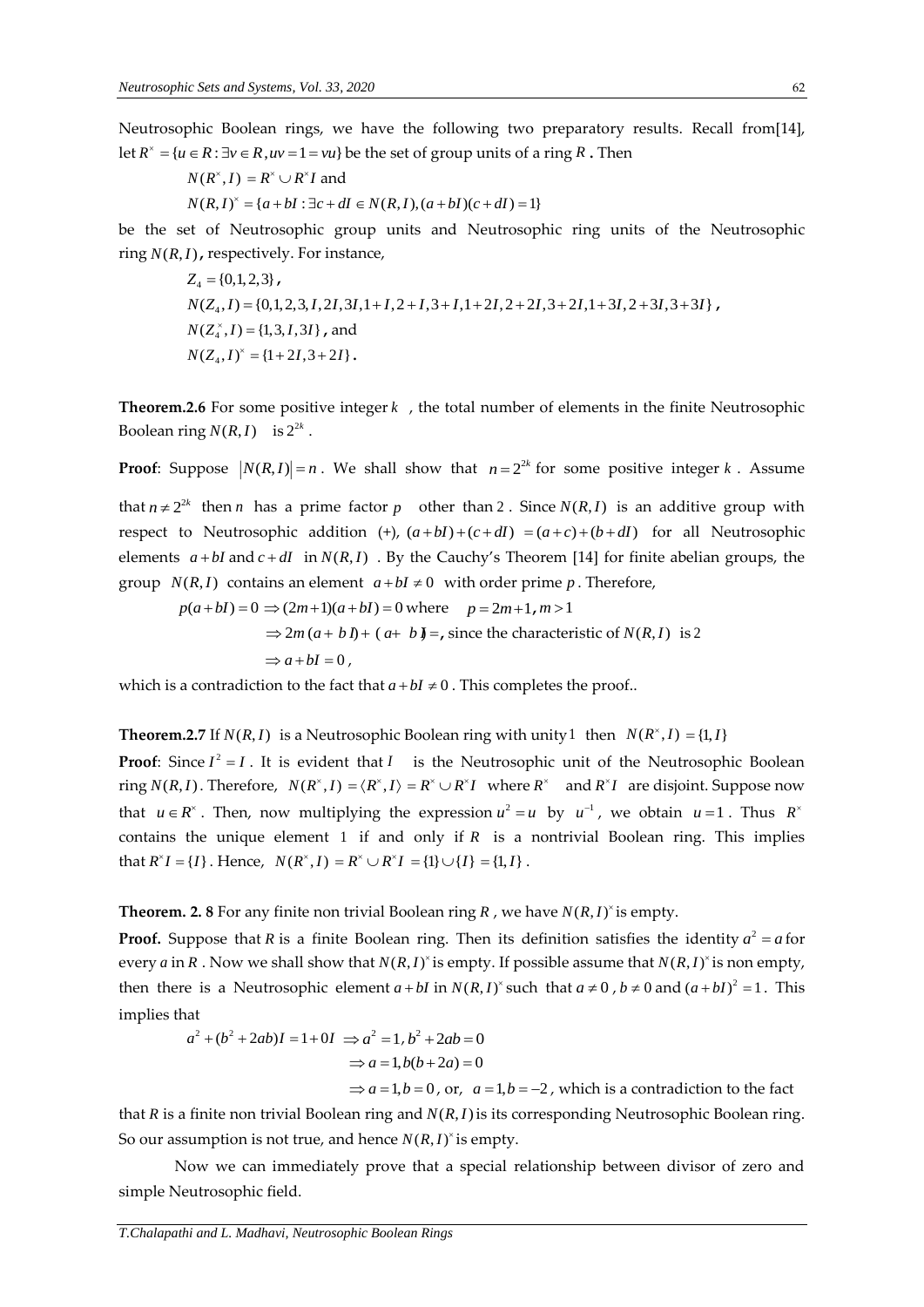**Theorem. 2.9** If a Neutrosophic Boolean ring  $N(R, I)$  contains no divisor of zero, then it is either  $\{0\}$  , or, is isomorphic to Neutrosophic field  $N(Z_2, I)$  .

Proof: Suppose  $N(R, I)$  is a Neutrosophic Boolean ring. Then for any two Neutrosophic elements  $a + bI$  and  $c + dI$  in  $N(R, I)$  we have the following relation

$$
(a+bI)(c+dI)[(a+bI)+(c+dI)] = (a+bI)^{2}(c+dI)+(a+bI)(c+dI)^{2}
$$
  
= (a+bI)(c+dJ)+(a+bJ)(e+dJ)  
= 2(a+bI)(c+d=0,

Since  $N(R, I)$  is a Neutrosophic Boolean ring and its characteristic is 2. This implies that

 $(a + bI)(c + dI)[(a + bI) + (c + dI)] = 0$ 

Therefore, either  $(a + bI)(c + dI) = 0$ , or,  $(a + bI) + (c + dI) = 0$ . Hence, either  $N(R, I)$  has a divisor of zero, or,  $(a + bI) + (c + dI) = 0$  for any two Neutrosophic elements  $a + bI$  and  $c + dI$  in  $N(R, I)$ . In later case, that is,  $(a+bI)+(c+dI)=0$  implies that  $(a+bI)=-(c+dI)=c+dI$ , it follows that  $a=c$ and  $b = d$ , and R can have only one non zero element, that is, R is isomorphic to the field  $Z_2$ , and thus  $N(R, I)$  isomorphic to Neutrosophic field  $N(Z_2, I)$ .

For general Neutrosophic ring  $N(R, I)$ , the following theorem is obvious when the characteristic of  $N(R, I)$  is 2, and after we shall show that a Neutrosophic ring is Neutrosophic Boolean ring when it satisfies the identity  $(a + bI)^3 = a + bI$ .

**Theorem.** 2.10 Let  $N(R, I)$  be a Neutrosophic commutative ring with unity and its characteristic is 2 . Then the following identities are held good in  $N(R, I)$ .

- $(1)$   $(1+(a+bI))^2 = 1+(a+bI)^2$
- $(2)$   $(1 + (a + bI))^4 = 1 + (a + bI)^4$
- $(3)$   $(I + (a + bI))^2 = I + (a + bI)^2$ .

**Theorem.2.11** Let  $N(R, I)$  be a Neutrosophic commutative ring with unity and it satisfies the identity  $(a + bI)^3 = a + bI$  for all  $a + bI$  in  $N(R, I)$ . Then  $N(R, I)$  is a Neutrosophic Boolean ring.

**Proof:** Since  $|N(R, I)| \ge 4$  for any ring R with  $|R| > 1$ . Then clearly  $1, I \in N(R, I)$  and the identity

 $(a + bI)^3 = a + bI$  for all  $a + bI \in N(R, I)$  implies that the characteristic of  $N(R, I)$  is 2. For this reason, the following are true in  $N(R, I)$ .

 $a + bI = (a + bI + 1) + 1$  and  $a + bI = (a + bI + I) + I$ .

Hence, by the Theorem [2.10] and by the identity  $(a + bI)^3 = a + bI$  , the following is holds good.

$$
1 + (a + bI) = (1 + (a + bI))^3 = (1 + (a + bI))(1 + (a + bI))^2
$$
  
= (1 + (a + bI))(1 + (a + bI)^2)  
= 1 + (a + bI) + (a + bI)^2 + (a + bI)^3  
= 1 + (a + bI) + (a + bI)^2 + (a + bI)  
= 1 + (a + bI)^2 + 2(a + bI)  
= 1 + (a + bI)^2 + 0 = 1 + (a + bI)^2.

Now using the additive left cancellation law of Neutrosophic rings, we obtain the identity  $(a + bI)^2 = a + bI$  for all  $a + bI \in N(R, I)$ , and hence  $N(R, I)$  is a Neutrosophic Boolean ring.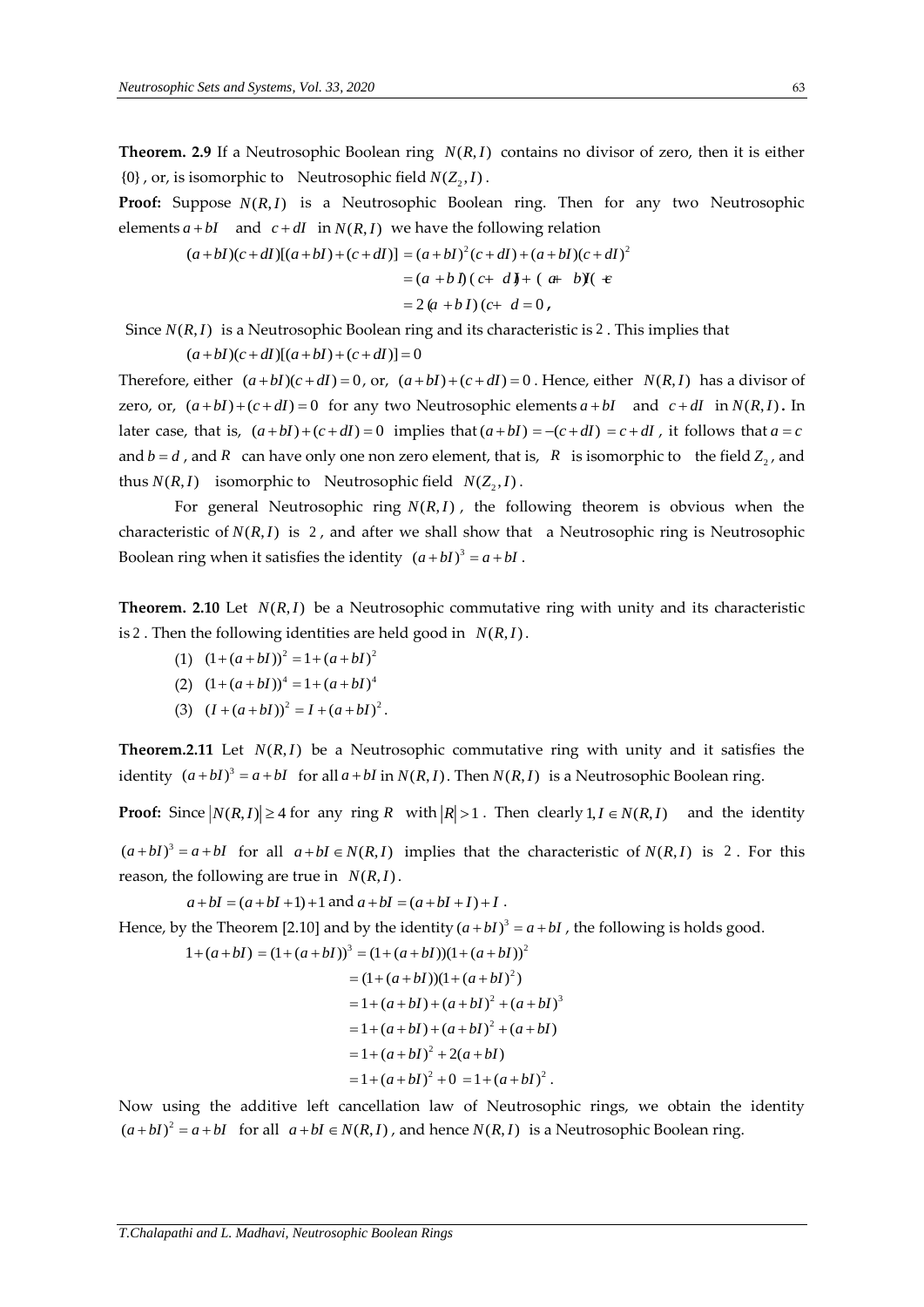**Remark.2.12** The Theorem [2.11] shows that, if Neutrosophic ring with identity  $(a + bI)^3 = a + bI$  is Neutrosophic Boolean ring. From this identity, we observe that the characteristic of  $N(R, I)$  is 2, which is essential. Otherwise, it is evidence that the Neutrosophic ring  $N(Z_{6}, I)$  satisfies the identity  $(a + bI)^3 = a + bI$  but it is not a Neutrosophic Boolean ring because of the characteristic  $N(Z_6, I)$  is 6.

Next, the following table [2.13] illustrates the main differences between Boolean rings (classical rings) and Neutrosophic Boolean rings. Consider  $R$  and  $N(R, I)$  be a finite Boolean ring and its corresponding Neutrosophic Boolean ring, respectively.

| <b>Boolean rings</b>                               | Neutrosophic Boolean rings                                 |
|----------------------------------------------------|------------------------------------------------------------|
| (i). $ R  = 2^k$ .                                 | (i). $ N(R, I)  = 2^{2k}$ .                                |
| (ii). $R$ contains two logical components $0$      | $(iii)$ . $N(R, I)$ contains three logical components 0, 1 |
| and $1$ .                                          | and $I$ .                                                  |
| (iii). $R^* = \{1\}$ .                             | (iii). $N(R^*, I) = \{1, I\}$ .                            |
| (iv). If R is a field then R isomorphic to $Z_2$ . | (iv). If $N(R, I)$ is a Neutrosophic field then $N(R, I)$  |
| (v). $1 \le  R  \le 2^k$ .                         | is isomorphic to $N(Z_2, I)$ .                             |
|                                                    | (v). $4 \leq  N(R, I)  \leq 2^{2k}$ .                      |

**Table. 2.13** Differences between Boolean rings and Neutrosophic Boolean rings.

## **3. Neutrosophic Complements**

In this section, we have mainly obtained some properties satisfied by the Neutrosophic complements of Neutrosophic Boolean rings with unity. Note that the element *a* is called compliment of *b* in the ring  $R$  if  $a + b = 1$ . The set of all compliments of  $R$  is denoted by  $Comp(R)$ , that is,  $Comp(R) = \{(a,b): a+b=1\}$ . Also, the two distinct elements x and y of R are called mutual additive inverses of R if  $x + y = 0$ , and the set of all mutual additive inverses of R is denoted by  $M(R)$  and  $M(R) = \{(x, y) : x + y = 0\}$ . In particular, the set  $S(R) = \{(x, y) : x + x = 0\}$  is called the set of all self additive inverses of *R* . For more information about self and mutual additive inverses of *R* , reader refer [15]. Now begin the definition of compliments in Neutrosophic ring.

**Definition.3.1** Let  $N(R, I)$  be a Neutrosophic ring with unity 1 An element  $a + bI$  is called **Neutrosophic compliment** of  $c + dI$  in  $N(R, I)$  if  $(a + bI) + (c + dI) = 1$ . The set of all these Neutrosophic complement pairs in  $N(R, I)$  is denoted by  $\mathit{Comp}(N(R, I))$  and defined as

 $Comp(N(R, I)) = \{(a + bI, c + dI) : (a + bI) + (c + dI) = 1\}$ .

Note that if  $2(a+bI)=1$  then  $a+bI$  is called **Neutrosophic self-complement** and the set of all Neutrosophic self-compliments of  $N(R, I)$  is denoted by  $SComp(N(R, I))$ . For example, the pair  $(I,1+I)$  is a Neutrosophic complement pair in  $N(Z_2, I)$  because  $I + (1+I) = 1$ .

**Theorem.** 3.2 Let R be a finite ring with unity 1. Then the pair  $(a + bI, c + dI)$  is a Neutrosophic complement pair in  $N(R, I)$  if and only if  $(a, c)$  is a complimenting pair and  $(b, d)$  mutual additive inverse pair in *<sup>R</sup>* .

**Proof:** Suppose  $a + bI$  and  $c + dI$  be two elements in  $N(R, I)$ . By the definition of Neutrosophic complement pair, the pair  $(a + bI, c + dI)$  is a Neutrosophic complement pair in  $N(R, I)$  if and only if  $(a+bl)+(c+dl)=1$  if and only if  $(a+c)+(b+d)I=1+0I$  if and only if  $a+c=1$  and  $b+d=0$ .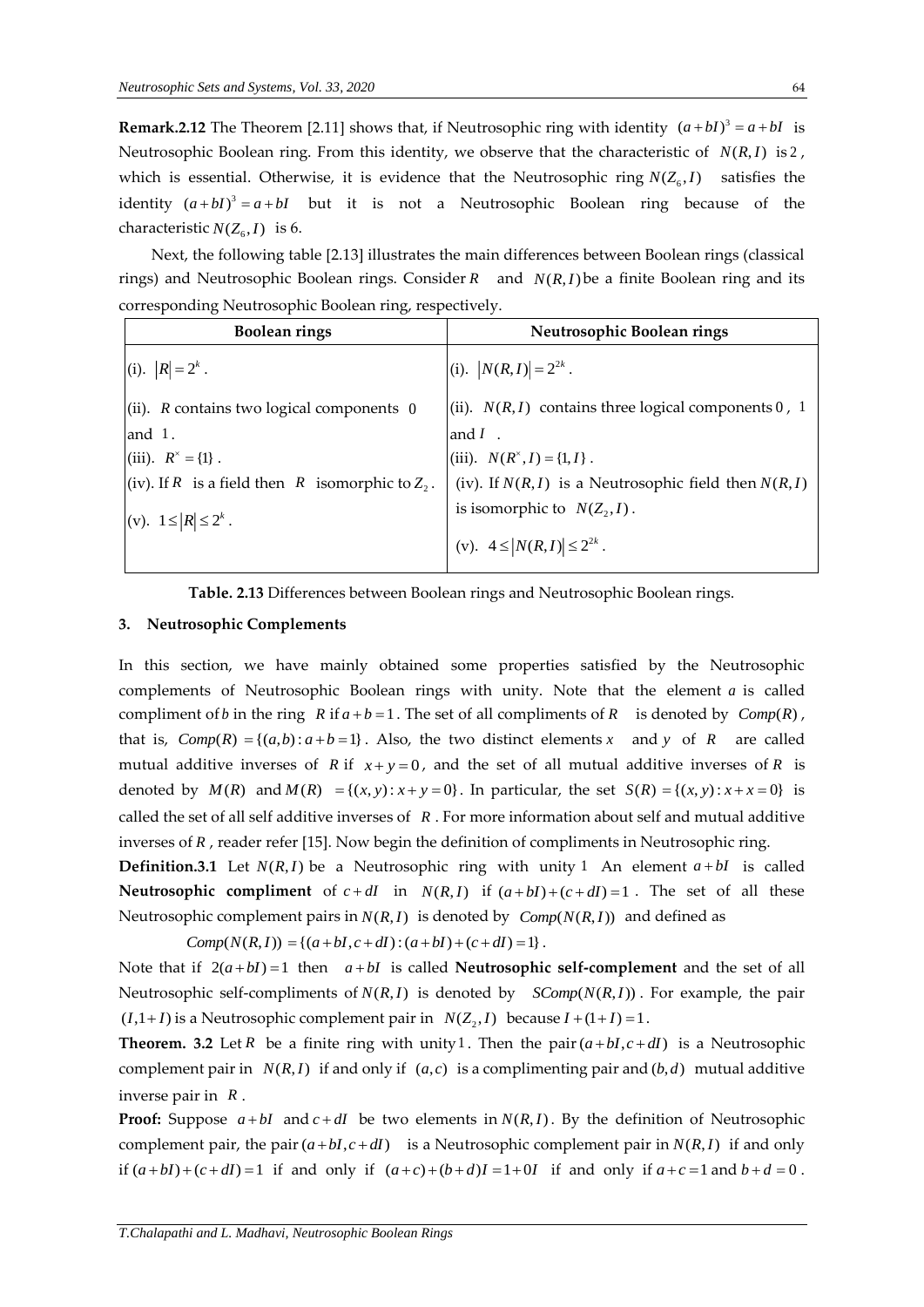**Corollary.** 3.3 If  $n > 1$  be a positive integer then the total number of Neutrosophic Complement pairs in  $N(Z_n, I)$  is  $n/2$  if *n* is even and is  $(n-1)/2$  if *n* is odd.

**Proof:** It is obvious from the well-known formula that

 $Comp(N(Z_n, I)) = n/2$  if *n* is even and  $(n-1)/2$  if *n* is odd.

**Example.3.4** Since the ring of integers modulo 4 is  $Z_4 = \{1, 2, 3, 4\}$ . The set complement and Neutrosophic complement pairs of the ring  $Z_4$  is

Comp
$$
(Z_4)
$$
 = { $(0,1)$ ,  $(2,3)$ } and Comp $(N(Z_4, I))$  = { $(2I, 1+2I)$ ,  $(2+2I, 3+2I)$ },

respectively.

**Theorem.3.5** The following conditions on the Neutrosophic ring  $N(R, I)$  with unity are equivalent.

- (i).  $N(R, I)$  is a Neutrosophic Boolean ring.
- (ii). The complement of the Neutrosophic idempotent element is Neutrosophic idempotent
- (iii). The Neutrosophic complements are Neutrosophic zero divisors.

**Proof: (i)** $\Rightarrow$  **(ii).** First suppose  $N(R, I)$  is a Neutrosophic Boolean ring with unity 1 . Let  $c + dI$  be the

Neutrosophic complement of Neutrosophic idempotent  $a + bI$  in  $N(R, I)$  . Then

$$
(c+dl)^2 = (c+dl)(c+dl) = (1-(a+bI))(1-(a+bI))
$$
  
= 1-(a+bI)-(a+bI)+(a+bI)<sup>2</sup> = 1-(a+bI) = c+dI.

This proves (ii).

 $(iii) \Rightarrow (iii)$ . From (ii) we have  $(a+bl)+(c+dl)=1$ .

Therefore,

$$
(a + bI)(c + dI) = (a + bI)(1 - (a + bI)) = (a + bI) - (a + bI)^{2} = (a + bI) - (a + bI) = 0.
$$

This completes (iii).

 $(iii) \Rightarrow (i)$ . From (iii) we have

$$
(a+bl)+(c+dl)=1 \Rightarrow (a+bl)(c+dl)=0
$$

It is clear that the Neutrosophic elements  $a + bI$  and  $c + dI$  are both Neutrosophic Complements to each other, and this forces that the identity  $(1-(a+bI))^2 = 1-(a+bI)$ . Hence  $N(R, I)$  is a Neutrosophic Boolean ring.

### **4. Conclusions**

In this paper, we address our self a twofold aim: first to review the theory of classical Boolean rings, as we understand it recent, and to construct certain Neutrosophic Boolean rings. Next, we have introduced Neutrosophic complement elements and mainly obtained some properties satisfied by the Neutrosophic complement elements of Neutrosophic Boolean rings. This study understands the new structure basis in Neutrosophic hypothesis which builds up another idea for the comparison of classical Boolean ring and Neutrosophic Boolean ring structures dependent on the use of the indeterminacy idea and the structural information.

#### **Acknowledgments**